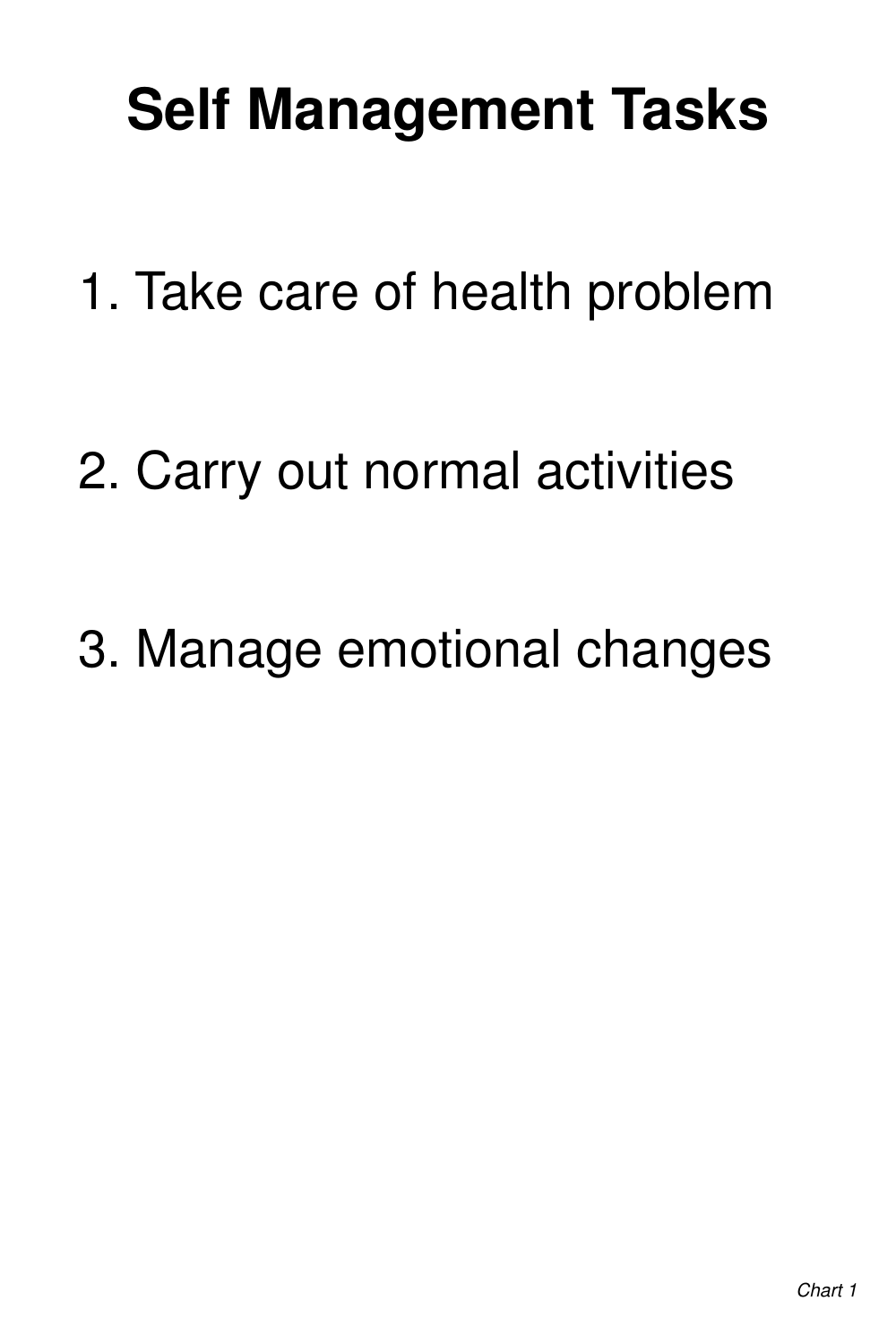# **Self Management Tool Box** Problem Solving Using Your Mind Sleep Communication Healthy Eating Weight Management

# Physical Activity Medications Decision-Making Action Planning Breathing Techniques Understanding Emotions Working with Health Professionals



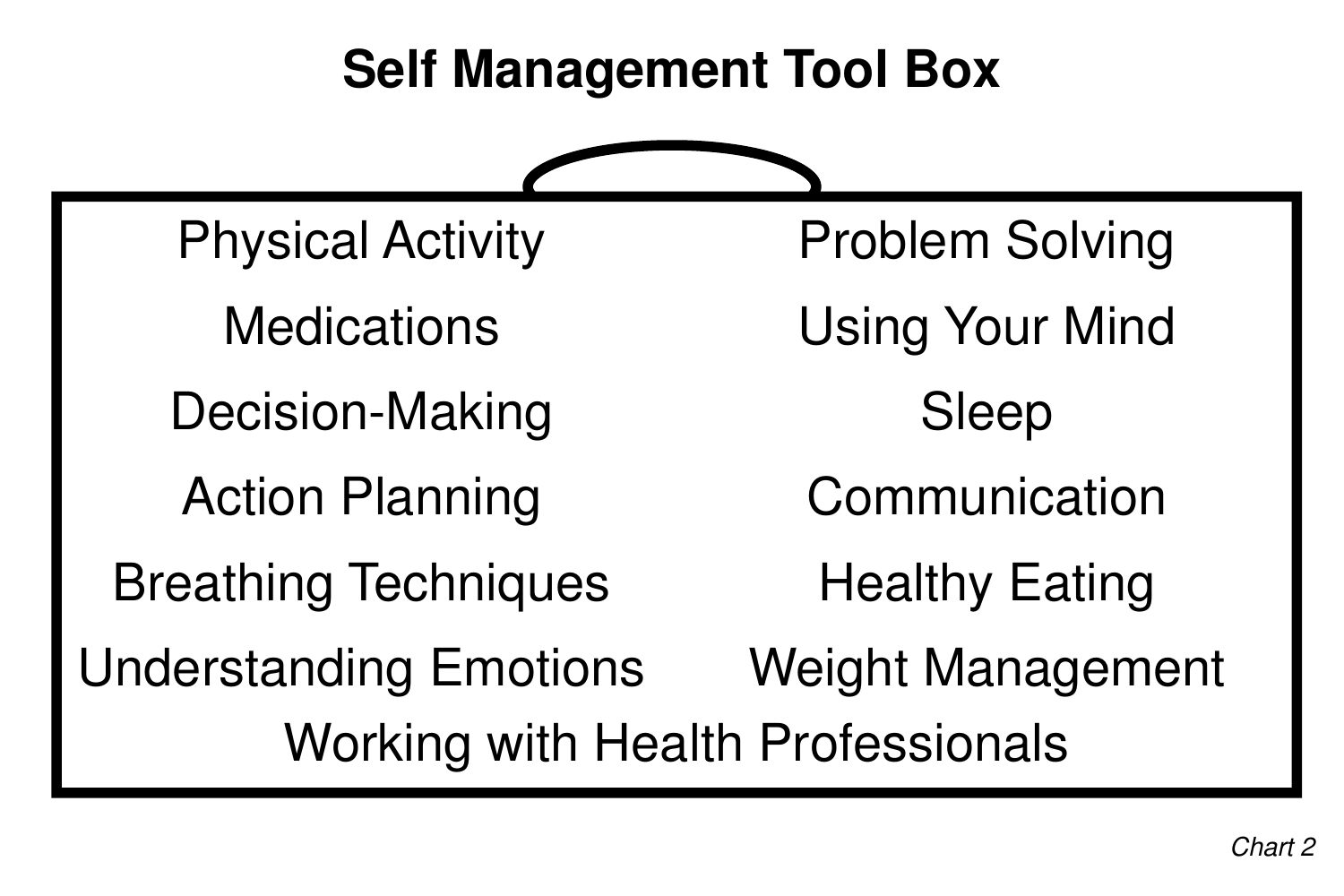#### **Guidelines**

#### 1. Come to every session

#### 2. Be respectful of others and their ideas

#### 3. Maintain confidentiality

#### 4. Give any new activities at least a two-week trial

5. Make and complete a weekly action plan

#### 6. Turn off your cell phones

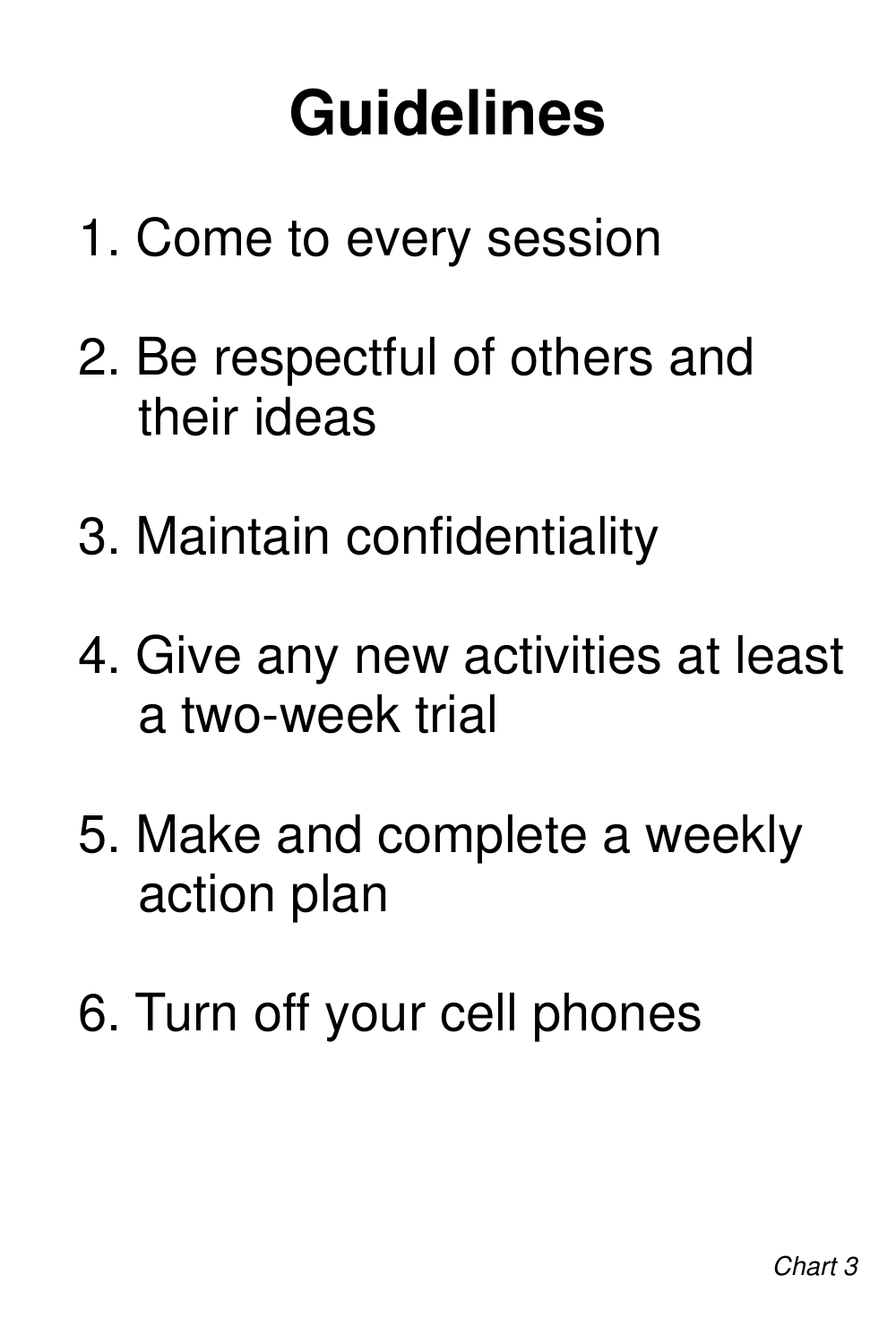#### **Brainstorming**

#### • Anyone can share

#### • No commenting during brainstorm

#### • No questions until after

#### • Clarification waits until after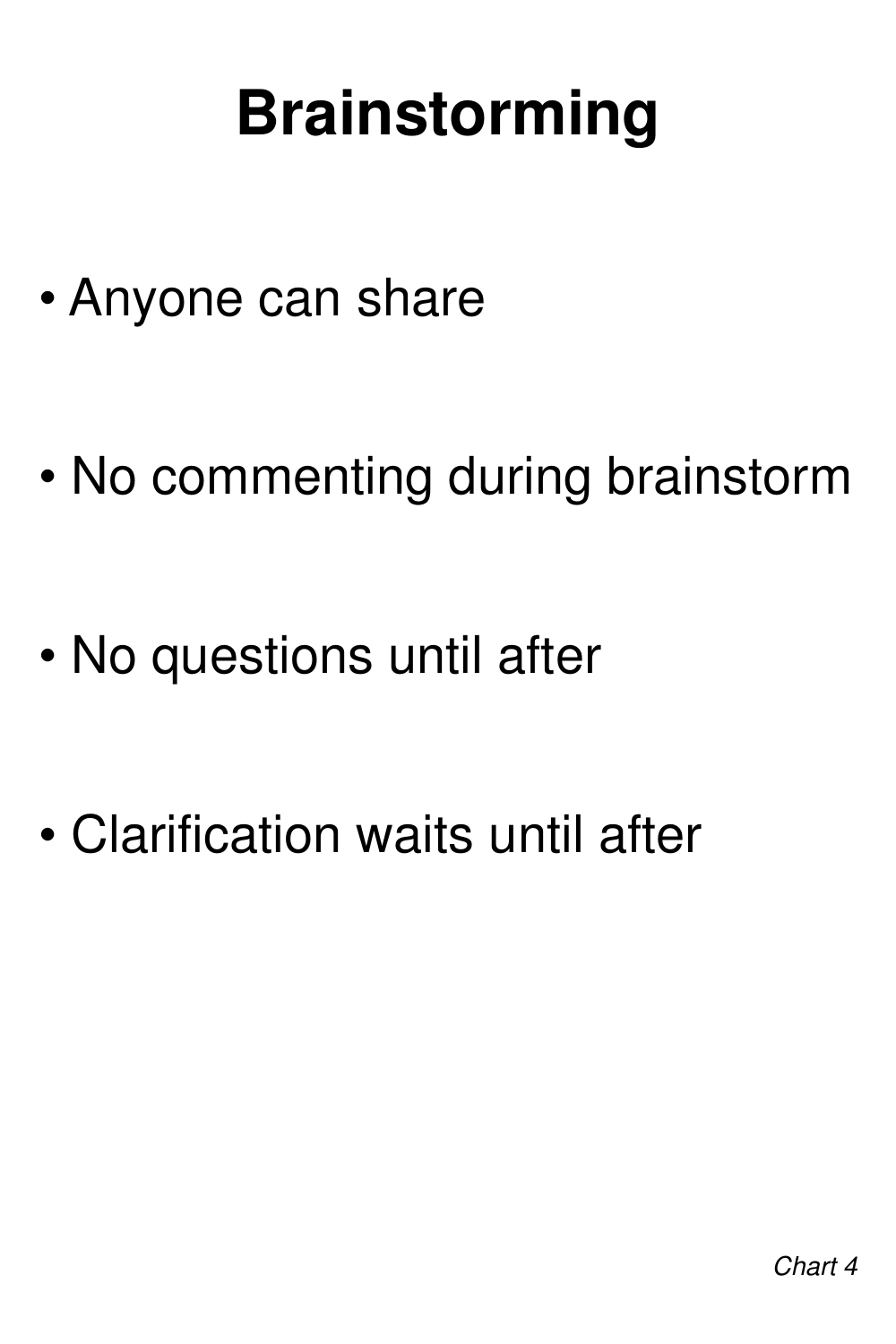#### **Parts of an Action Plan**

#### 1. Something YOU want or decide to do

#### 2. Achievable

#### 3. Action-specific

#### 4. Answer the questions:

What? How much? When?

#### How Often?

#### 5. Confidence level of 7 or more

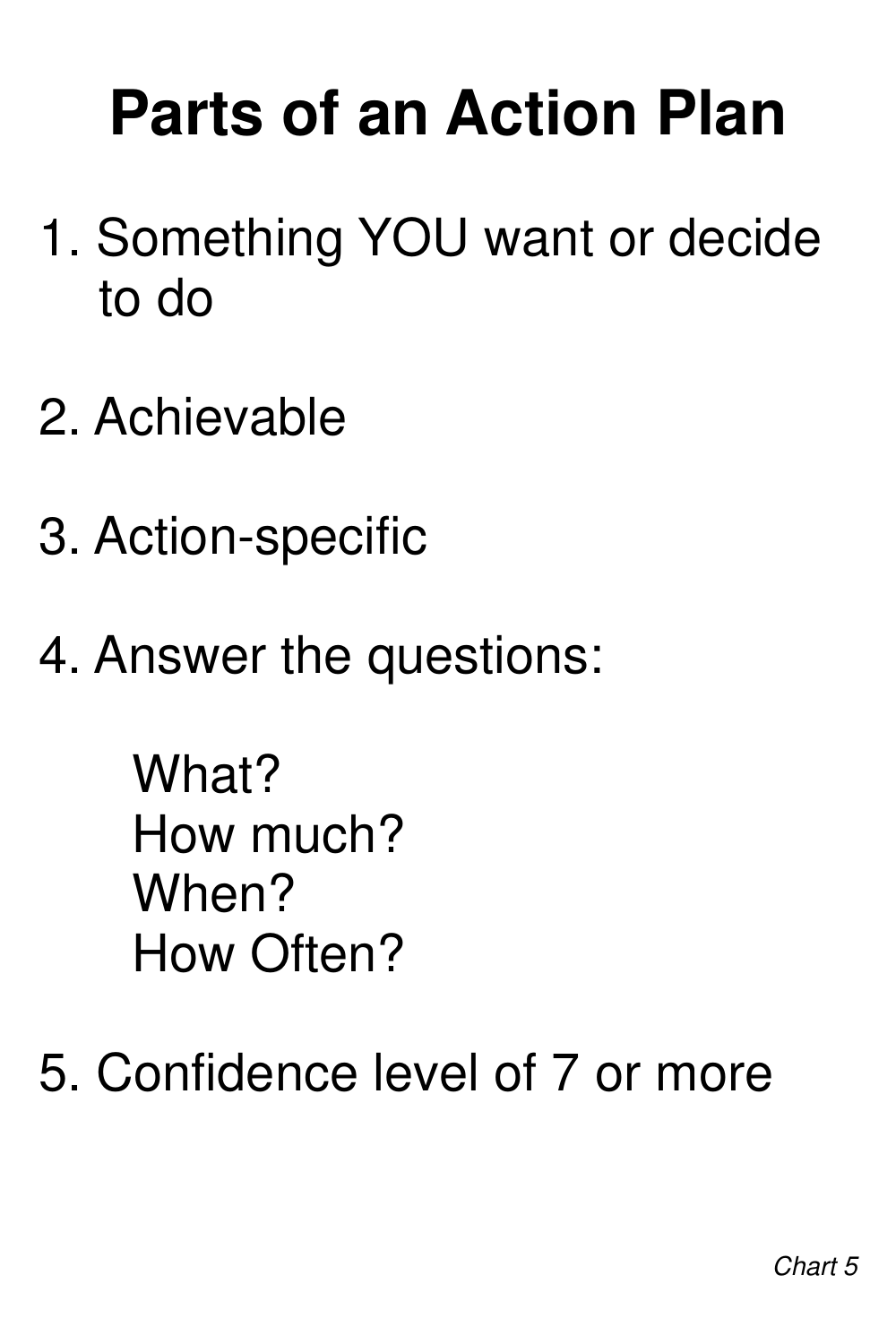## **Problem Solving Steps**

#### 1. Identify the problem

#### 2. List ideas

#### 3. Select one

#### 4. Assess the results

#### 5. Substitute another idea

#### 6. Utilize other resources

#### 7. Accept that the problem may not be solvable now

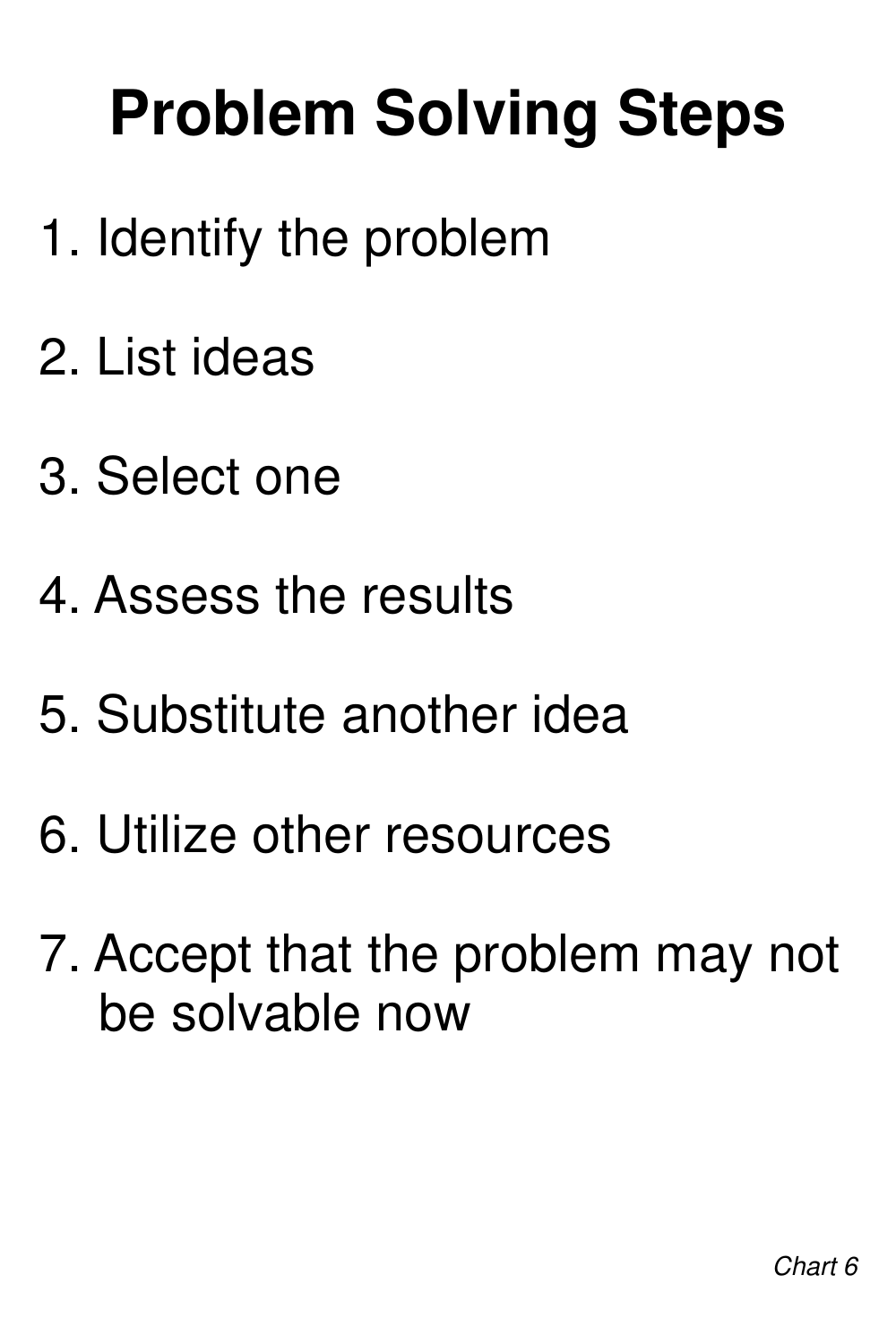#### Poor Sleep



# Fatigue Shortness of Breath Depression

#### **SYMPTOM CYCLE**

'Difficult Emotions"

# Physical Limitations Pain Stress/Anxiety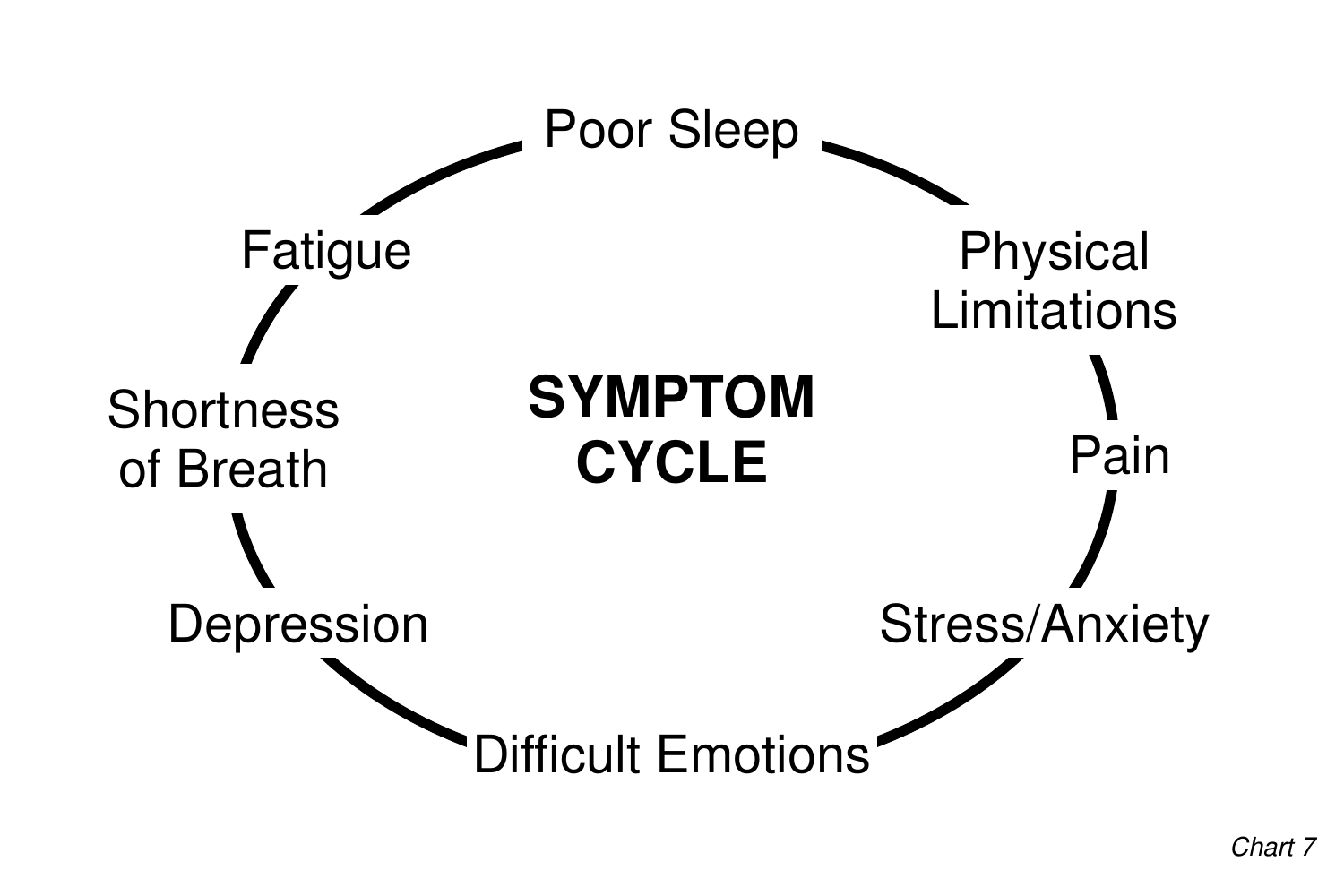## **Three Kinds of Physical Activity and Goals**

1. Flexibility Goal: 10 minutes without stopping

#### 2. Strengthening Goal: 8-10 strengthening exercises 2-3 days a week

3. Endurance or Aerobic Goal: Moderate aerobic activities 30-40 minutes,

#### 3-5 days a week

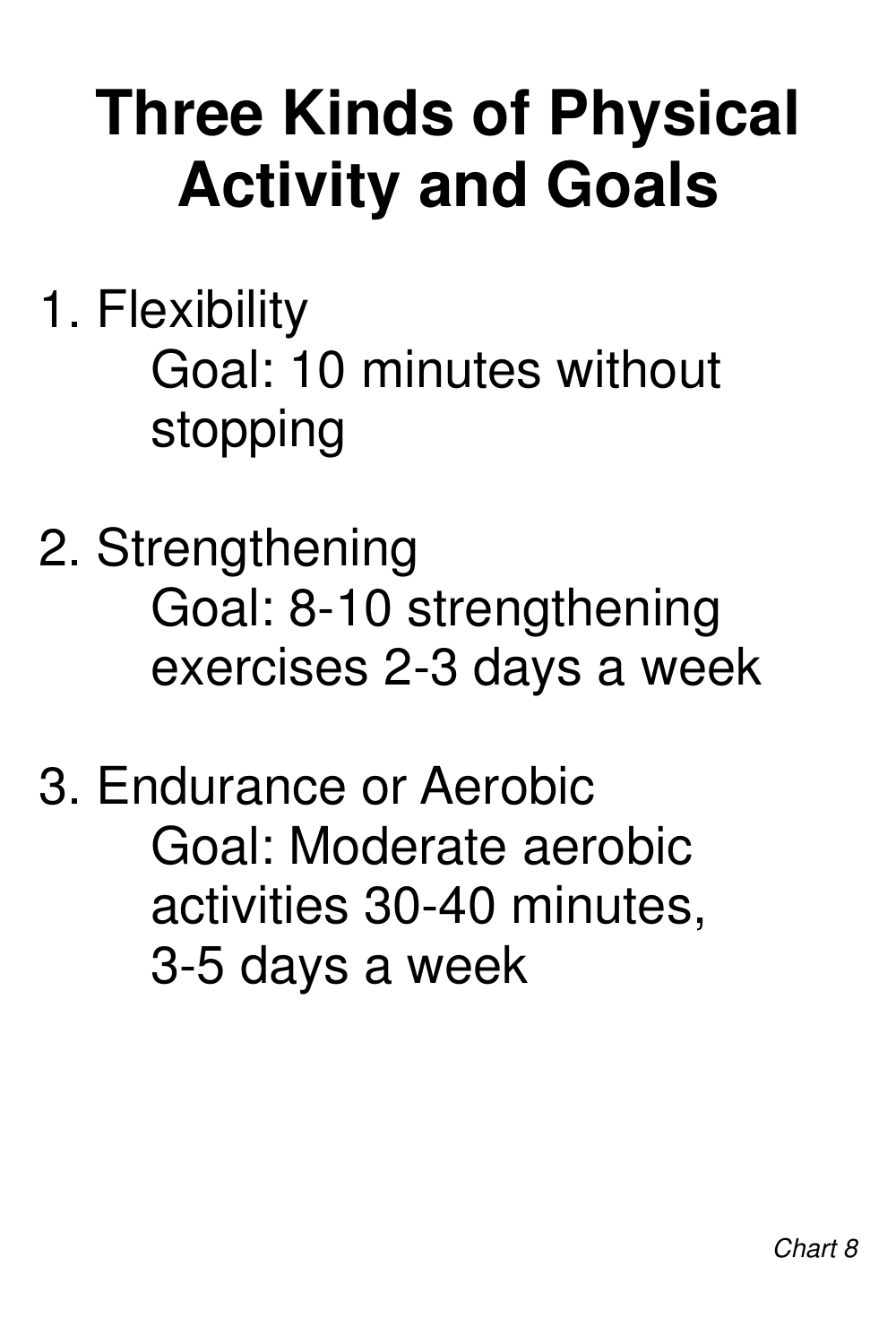### **Reduce the Risk of Falling**

#### • Exercise

#### • Have your vision checked

#### Talk to your healthcare professional

#### • Take care of your feet

#### • Make your home safer

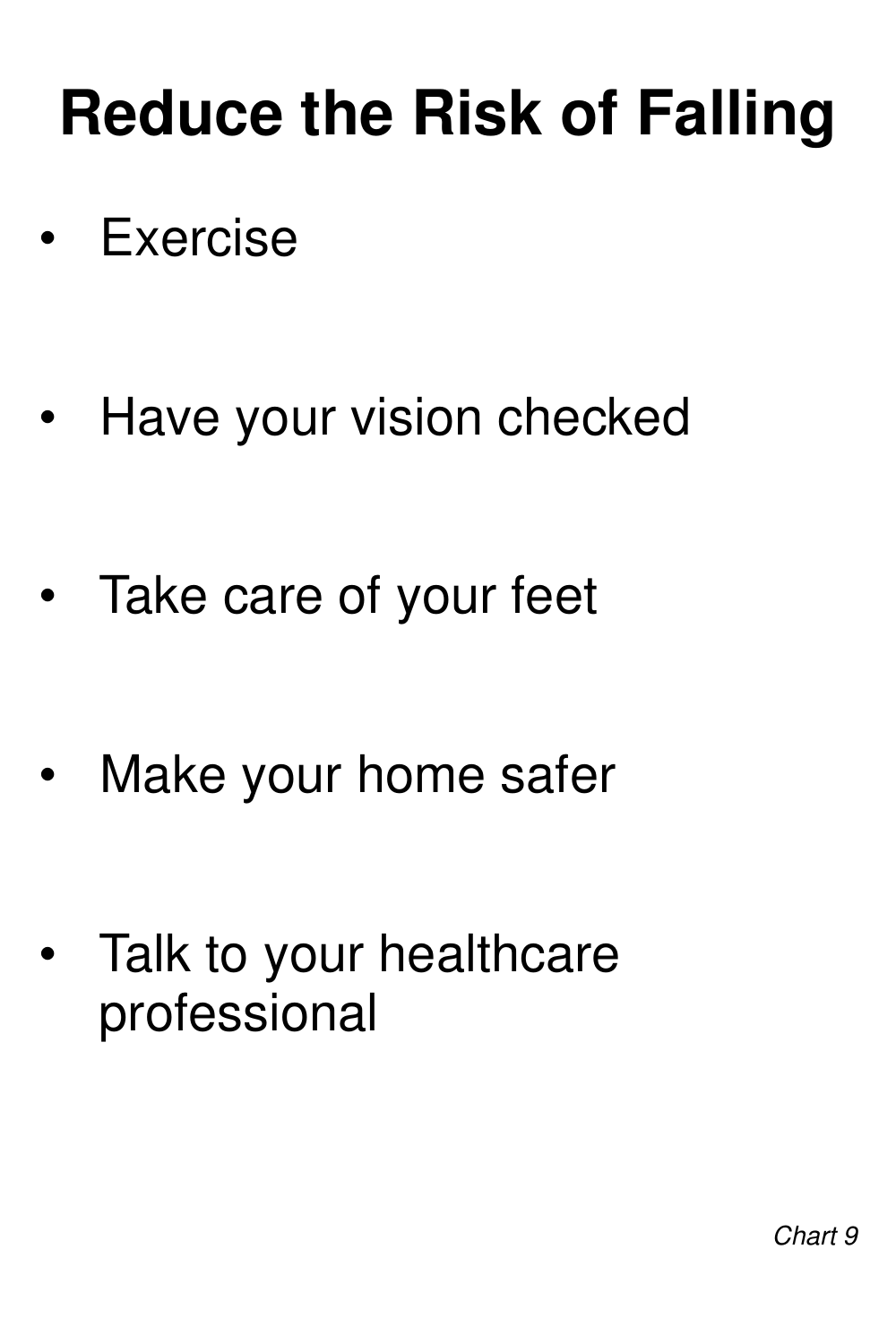### **Decision Making**

#### 1. Identify the options

2. Write down the 'fors' and 'againsts' for each option

#### 3. Give a score to each statement from 0 being not important to 5 being very important

#### 4. Add each column and compare the results to find the higher score

#### 5. Ask yourself how this option meets the "gut test"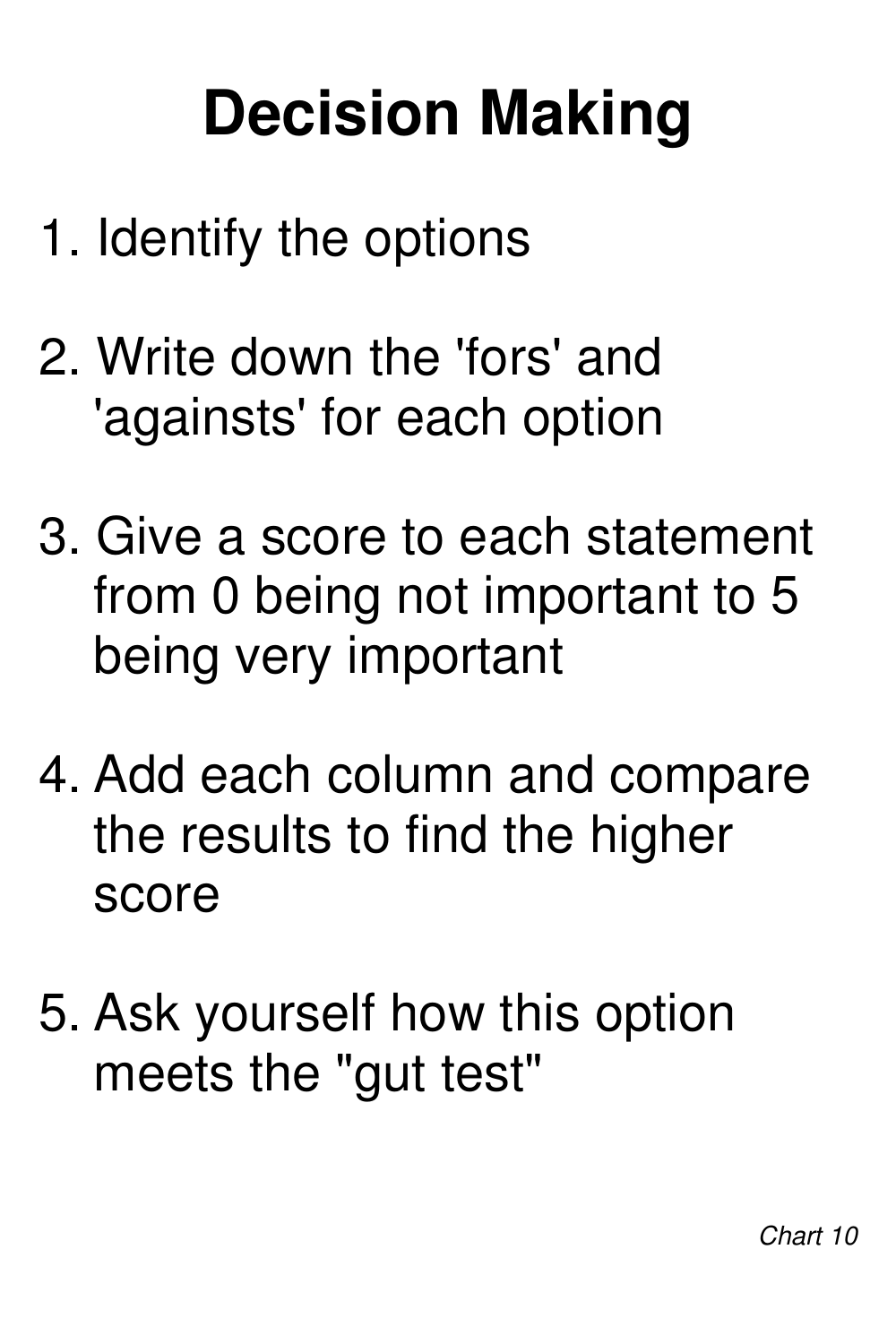#### Fors

- It might make me feel better
- It could help prevent complications
- I might be able to do more

#### "Fors" To

| Decision to be made: "Should I start this new medication?" |   |                                                         |                     |
|------------------------------------------------------------|---|---------------------------------------------------------|---------------------|
| Fors                                                       |   | Score Againsts                                          | Score<br>(Out of 5) |
| It might make me feel<br>better                            |   | There may be side<br>effects I don't like               | $\mathbf{R}$        |
| It could help prevent<br>complications                     |   | Il It's yet another pill I have<br>to remember to take  |                     |
| I might be able to do<br>more                              | 5 | Ilt costs too much. I may<br>I not be able to afford it | $\mathbf{R}$        |
|                                                            |   | I It may not work                                       |                     |
| "Fors" Totall                                              |   | "Againsts" Total                                        |                     |



The "Fors" total is greater than the "Againsts" Decision result is: To start the new medication

- 
- 
- Ask the question: "Does this meet the 'gut test'? answer is Yes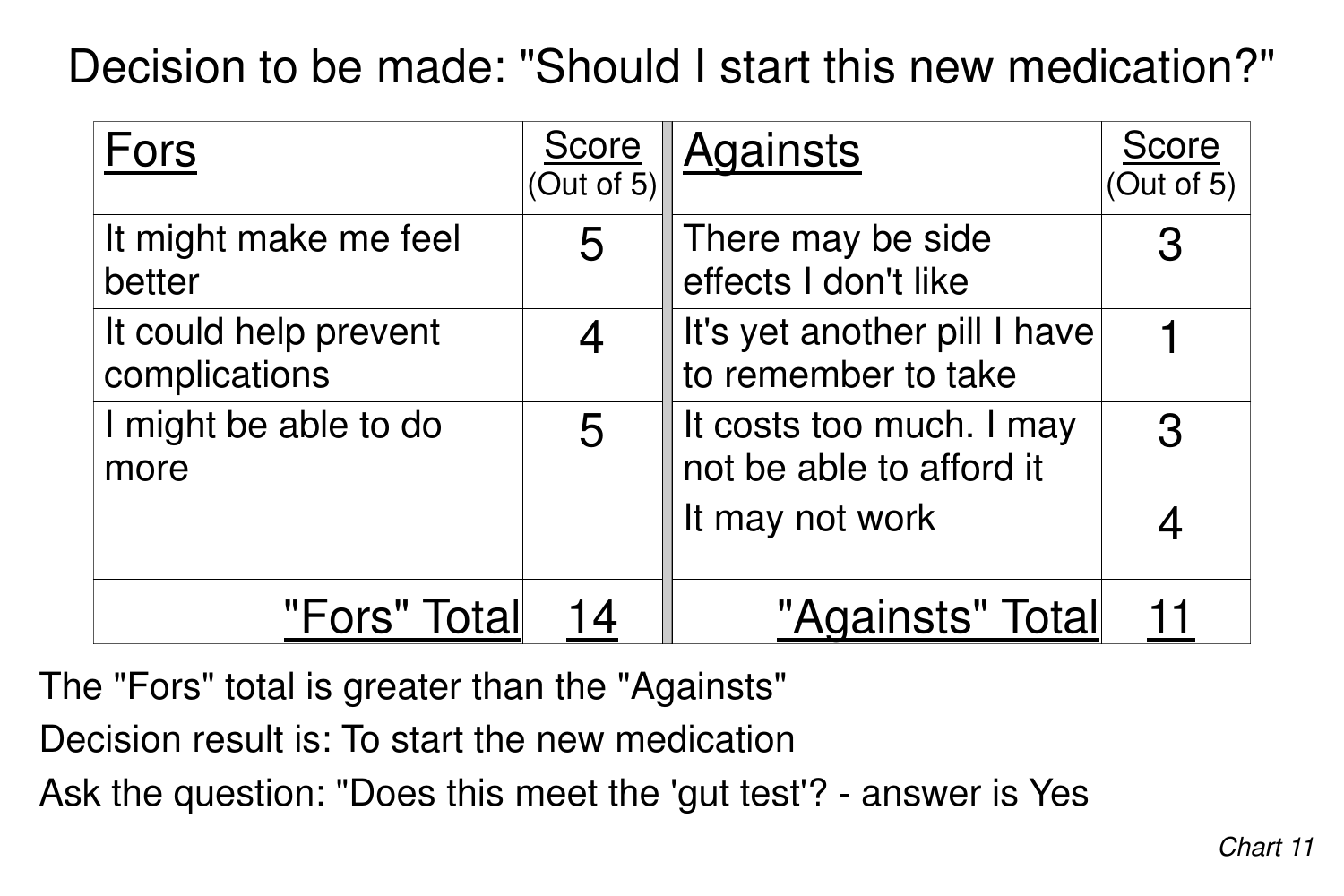#### **Moderate Endurance Exercise**

#### You will feel

- Slightly faster heart rate
- Faster, deeper breathing

#### • Slightly warmer

#### You should be able to:

- Continue for at least 10 minutes
- Talk or recite a poem
- Recover after 30 minutes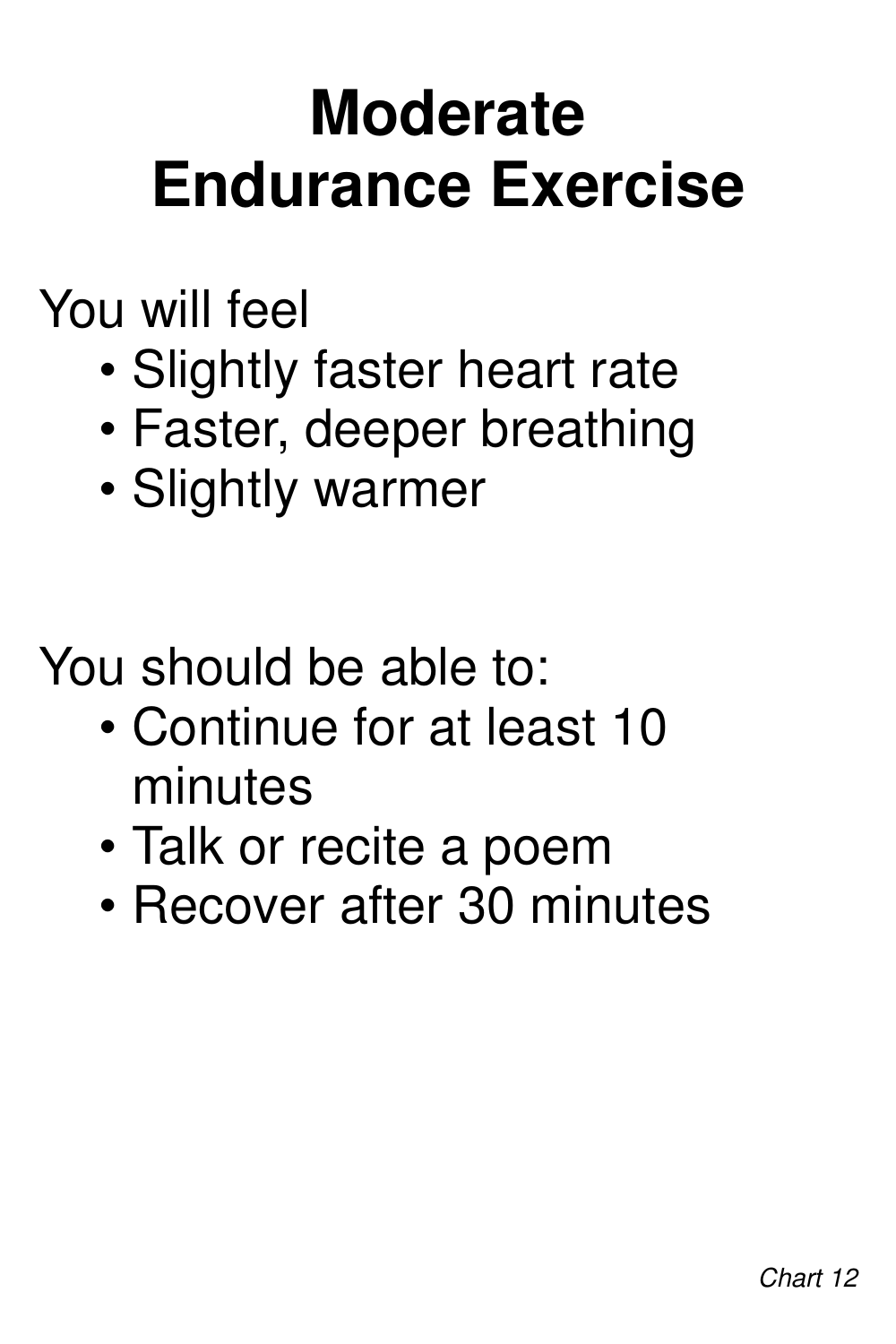### **Monitoring Exercise Intensity**

• Talk Test

#### • Self-Rating of Exertion

#### • Count Your Pulse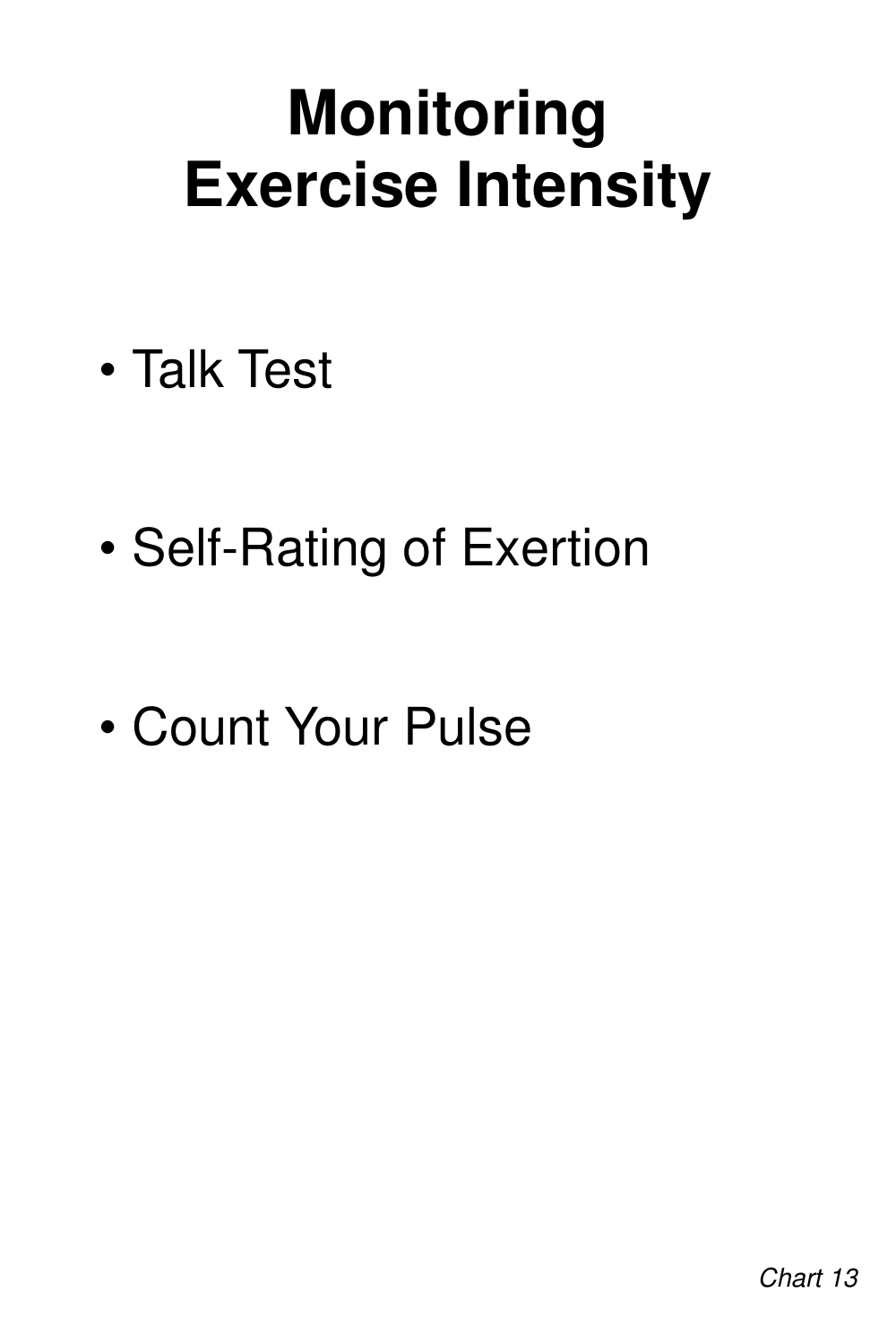

#### • **F**requency - 3-5 days a week

#### • **I**ntensity - how hard you work

#### • **T**ime - how much you exercise each day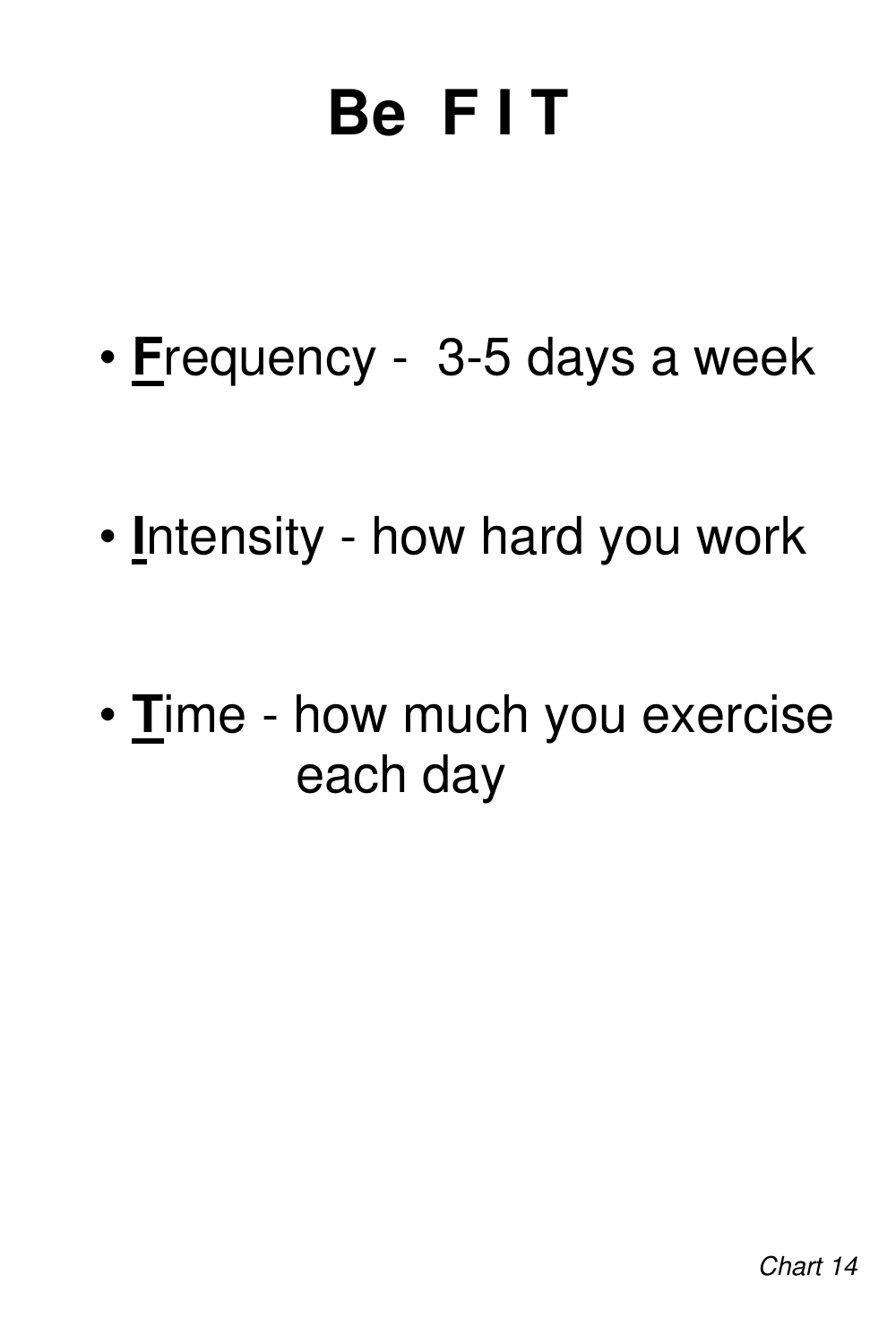### **Reasons for Shortness of Breath**

- Damaged lungs
- Weakened heart
- Increased demands
- Narrowed breathing passages
- Low number of red blood cells
- High altitude
- Excess body weight
- Anxiety

#### • Smoking or secondhand smoke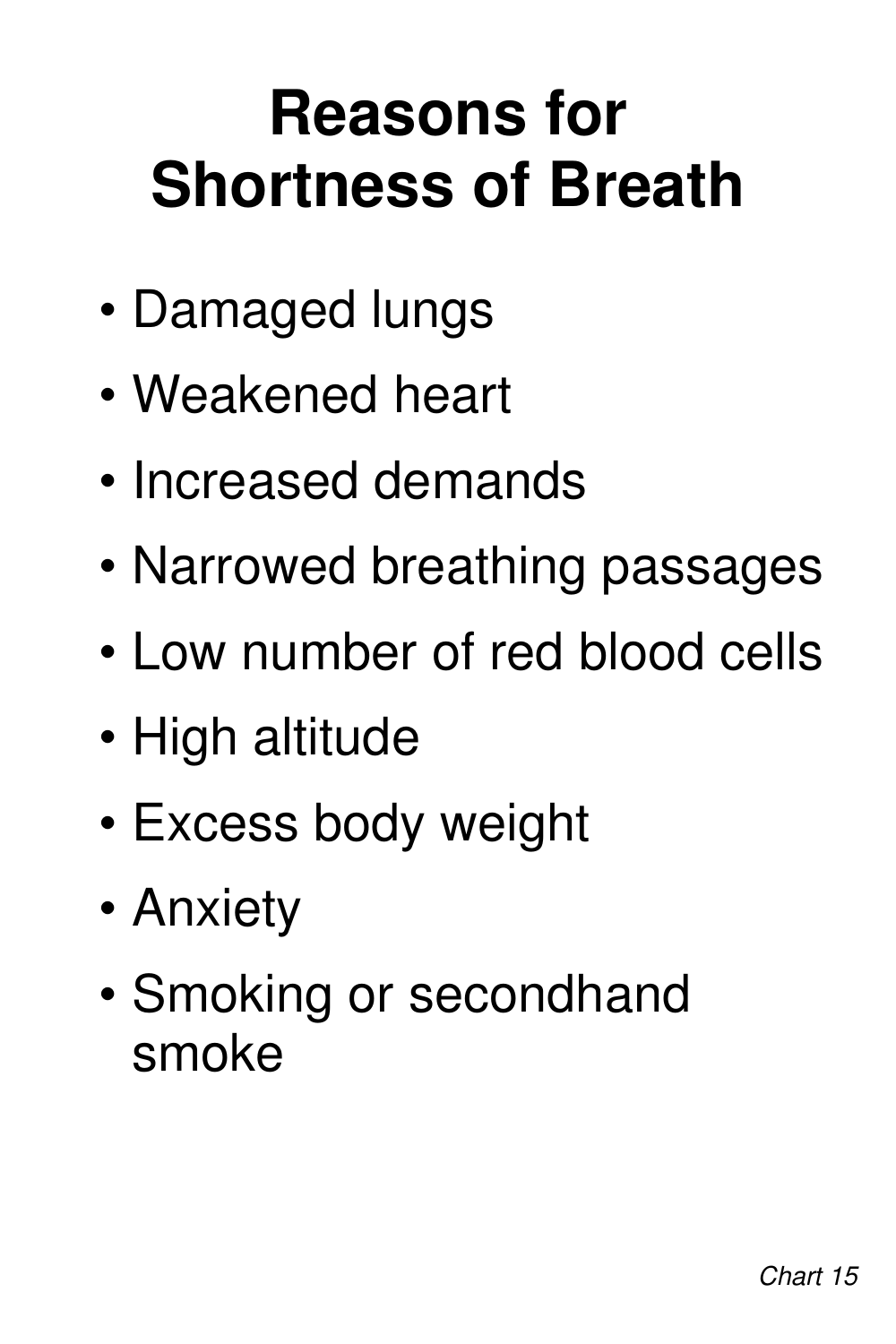## **Healthy Eating Means**

#### • Eating a variety of foods



#### • Eating our meals and snacks regularly

#### • Watching portion size

• Eating breakfast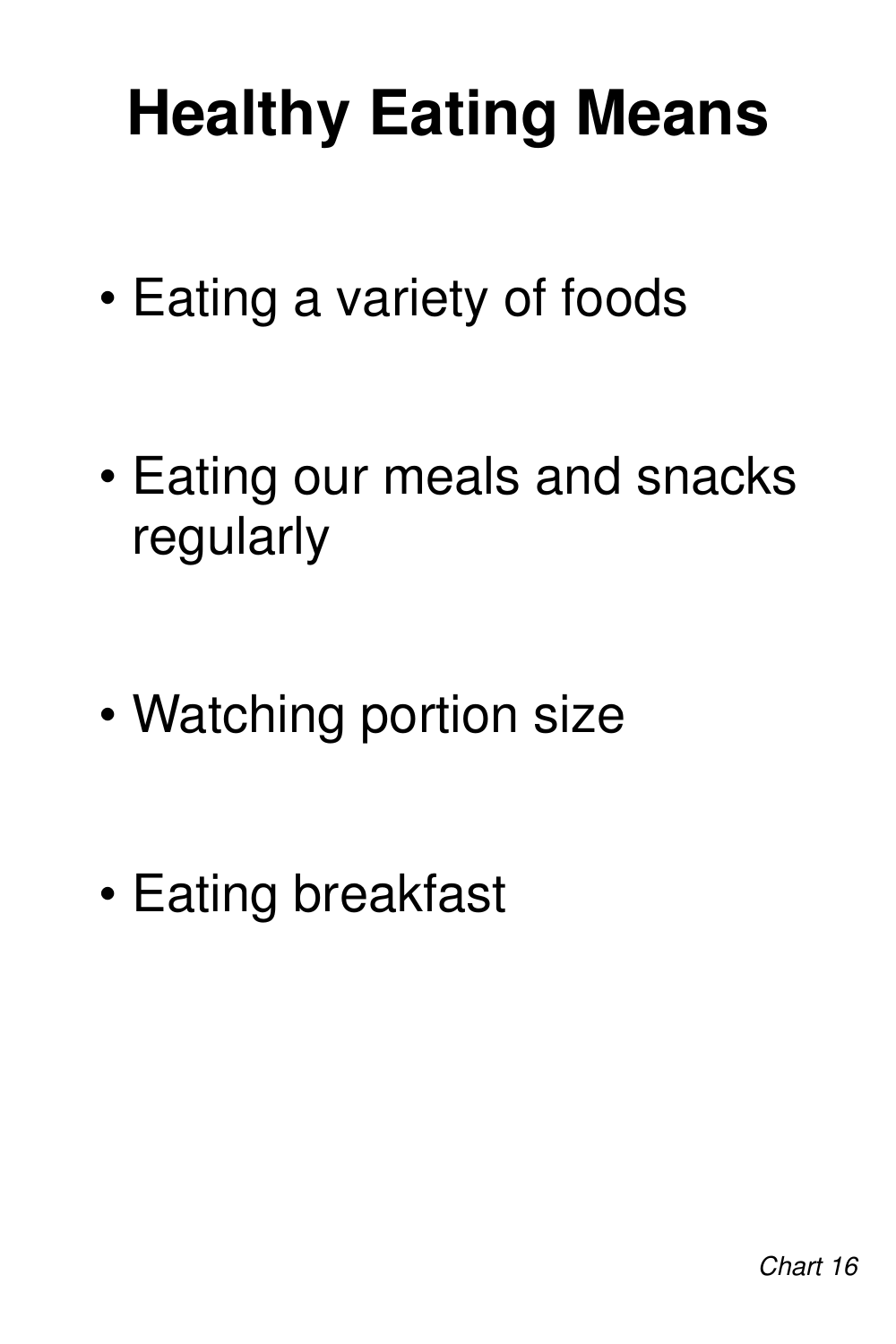

#### **The Plate Method**



#### Fruits

#### Vegetables

#### Grains

#### Proteins

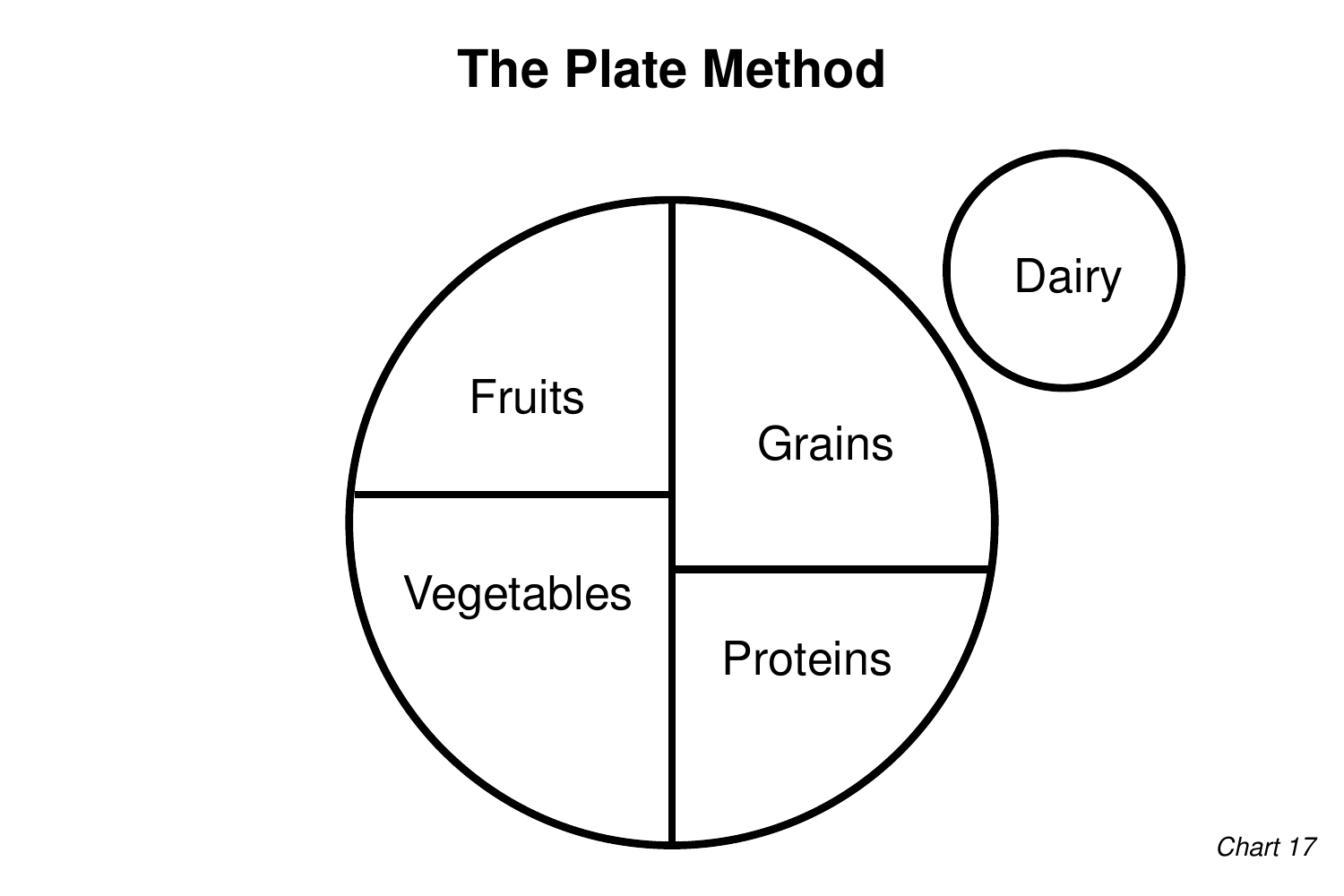#### **Communication Skills**

**1. Identify** 

#### **2. Express your feelings**

#### **• Use direct "I" messages**

#### **• Use "When this happens ... I feel... "**

#### **3. Listen attentively**

#### **4. Clarify**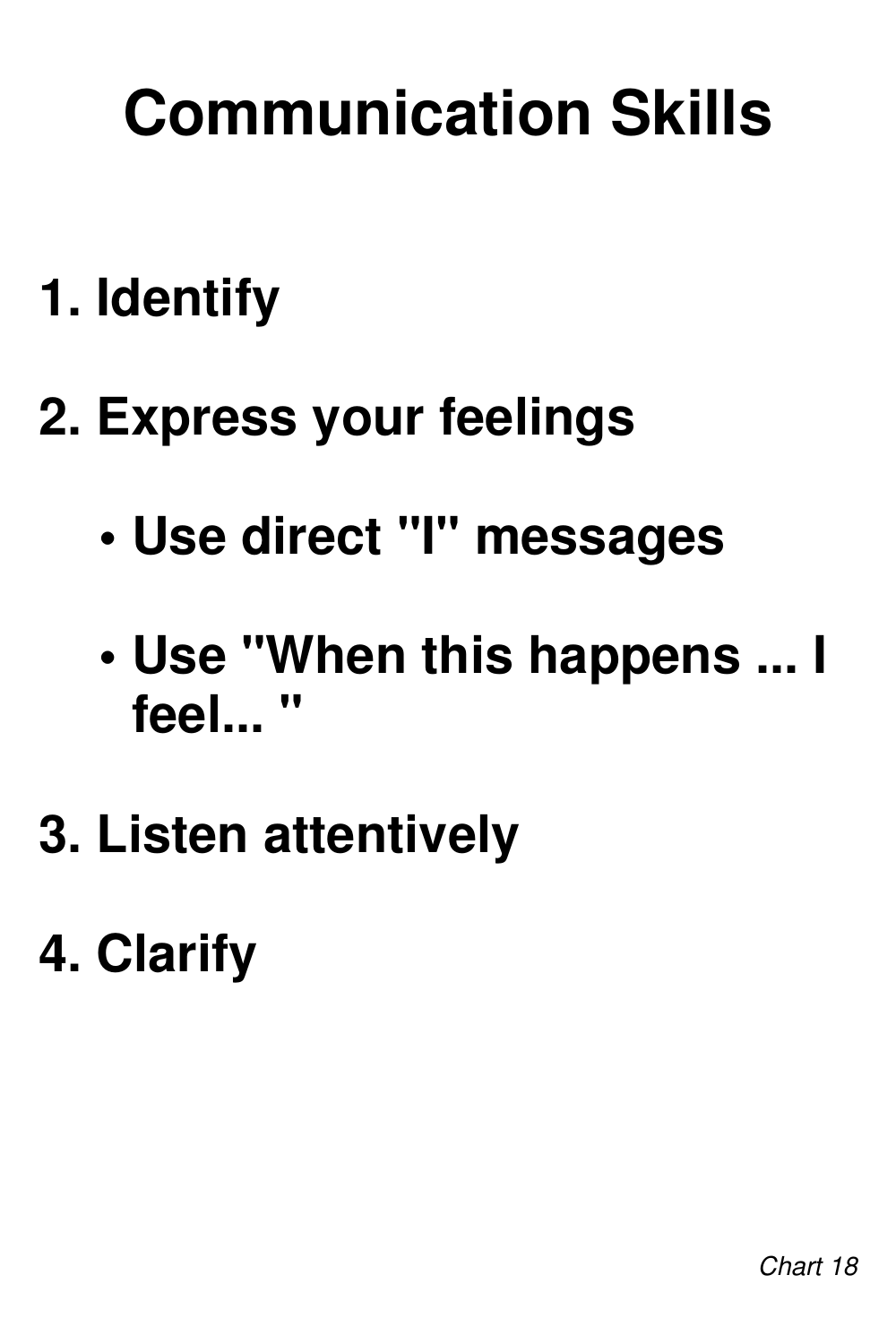## **Healthy Eating Guidelines**

#### **1. Work toward 7 portions of fruit and/or vegetables a day**

#### **2. Choose foods lower in fat**

#### **3. Limit foods that can rise cholesterol**

#### **4. If you have diabetes or prediabetes watch carbohydrates**

#### **5. Reduce the amount of salt or sodium**

#### **6. Maintain a healthy weight**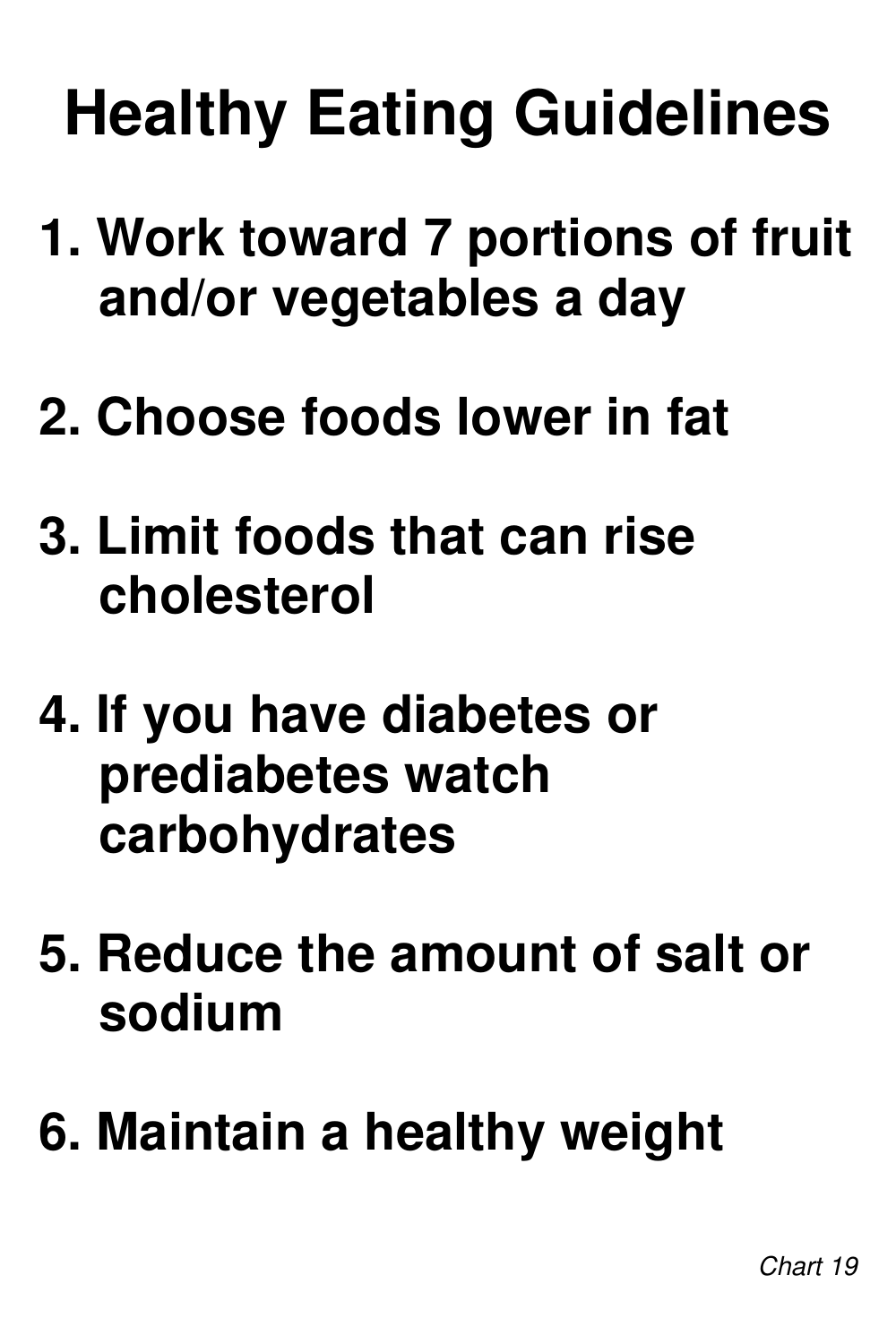### **Purposes of Medications**

#### **1. Relieve symptoms**

#### **2. Prevent further problems**

#### **3. Improve the disease or slow its progress**

#### **4. Replace substances body**

#### **normally produces**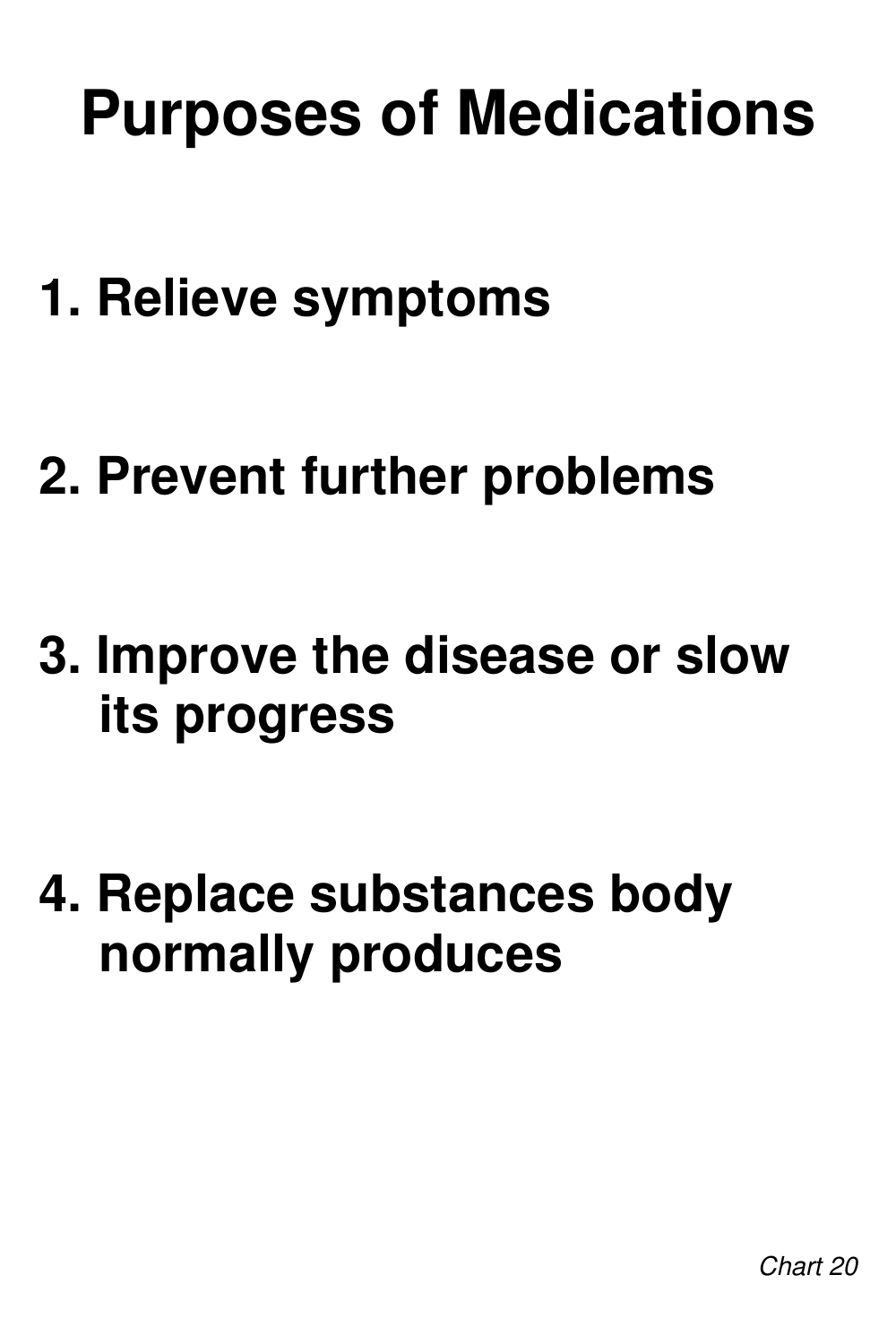#### **Medication Effects**

#### **No noticeable effect**

- **Medication is working but the symptoms don't change**
- **Medication is working but**

#### **you feel the same**

- **Medication hasn't started to work yet**
- **Medication just isn't working**

#### **Negative effects • Allergy: dangerous and need immediate reporting**

 **• Side effects: annoying and unwanted but often not dangerous**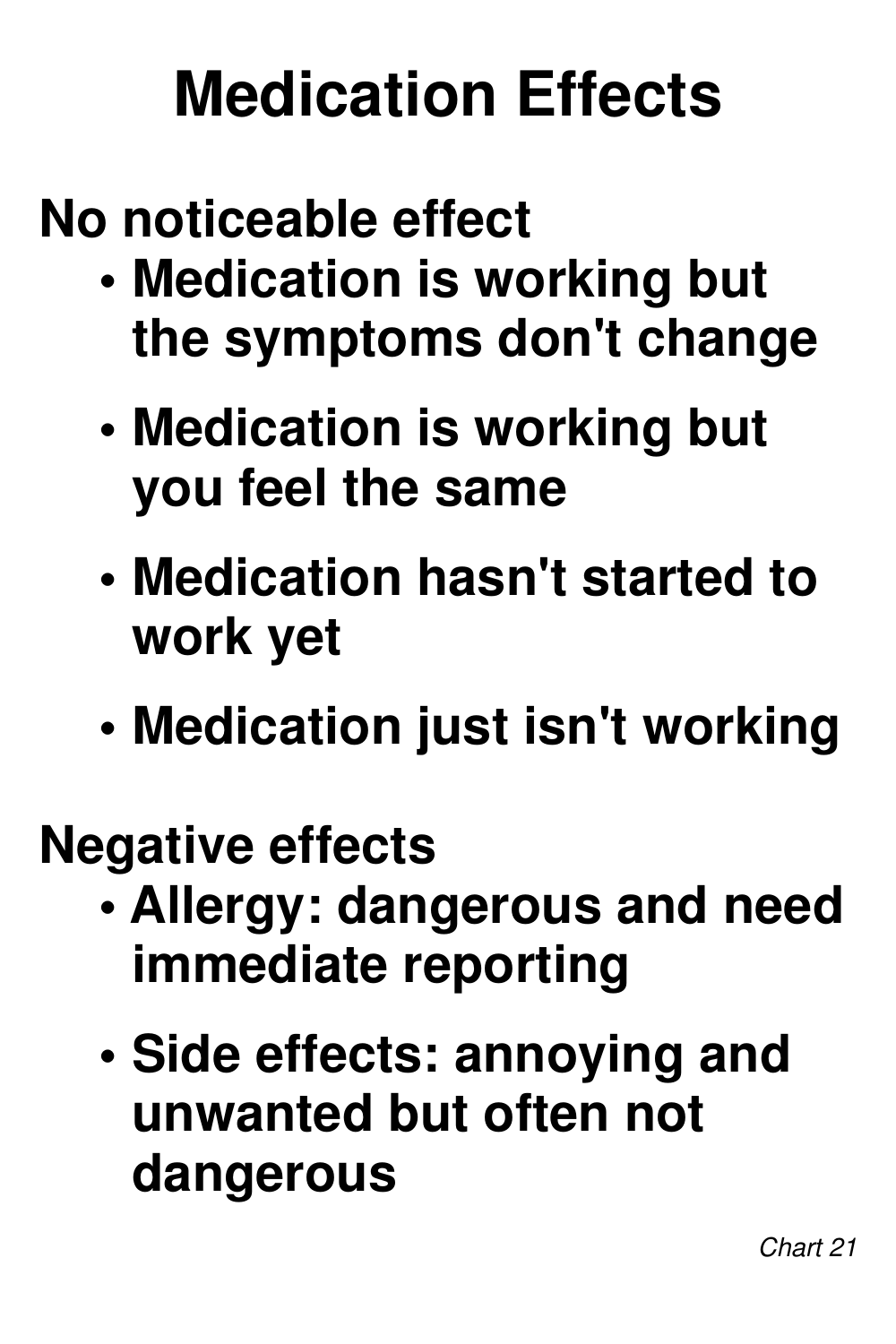### **Medication Responsibilities**

- **1. Inform ALL your health providers of ALL medications and dosage**
- 

#### **2. Make and carry a medication list**

- **3. Know why you are taking each medication and how to take it**
- **4. Report effects of each medication or if you are not taking it as prescribed**

#### **5. Use medications as prescribed**

#### **6. Use your mind**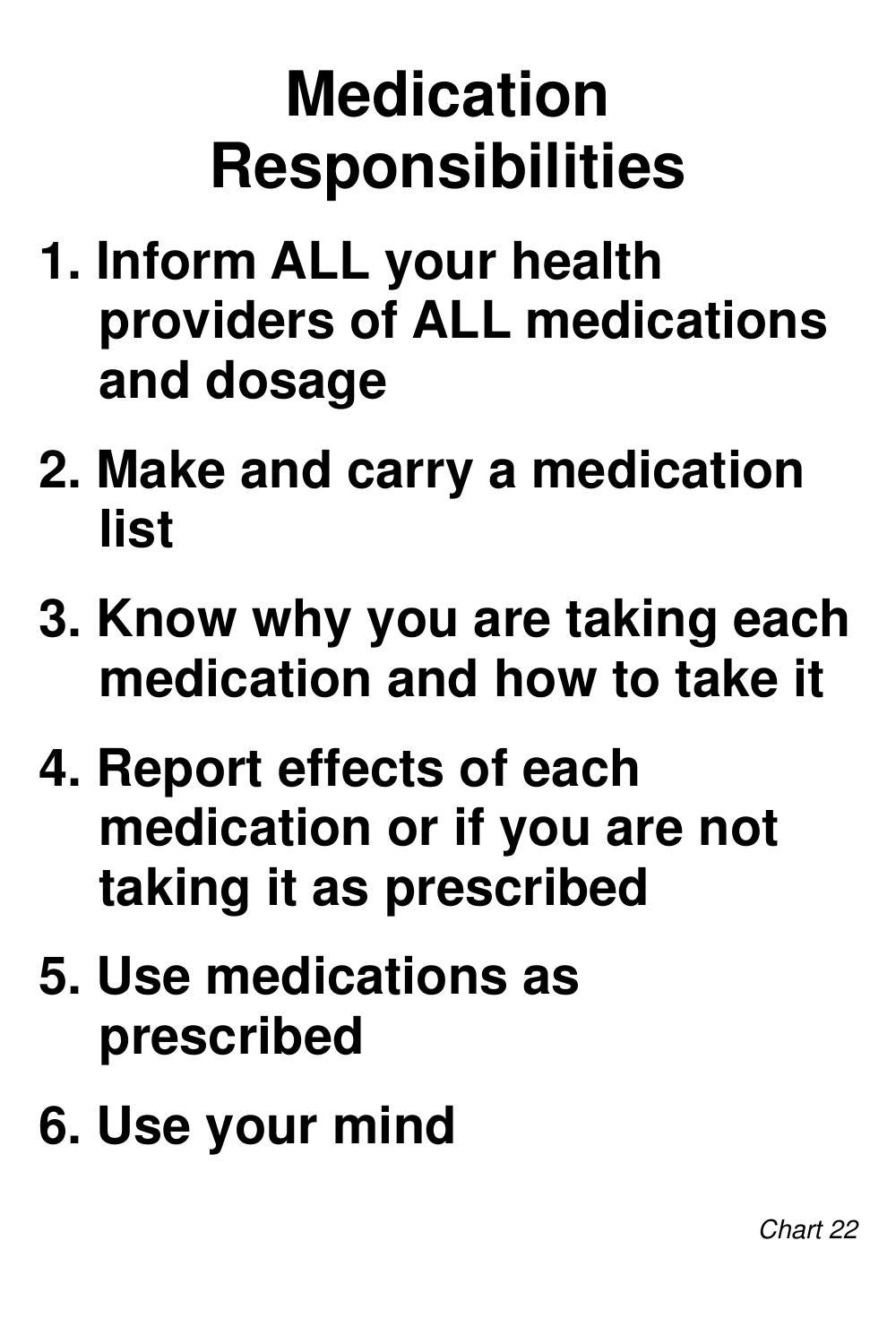## **Evaluating Treatments**

- 1. Where did I learn about this?
- 2. Were the people who got better like me?
- 3. Could anything else have

#### caused these positive changes?

- 4. Does treatment suggest stopping other medications or treatments.
- 5. Does treatment suggest not eating certain foods?

6. Can I think of any possible

### dangers/harms?

#### 7. Can I afford it?

#### 8. Am I willing to go to trouble / expense?

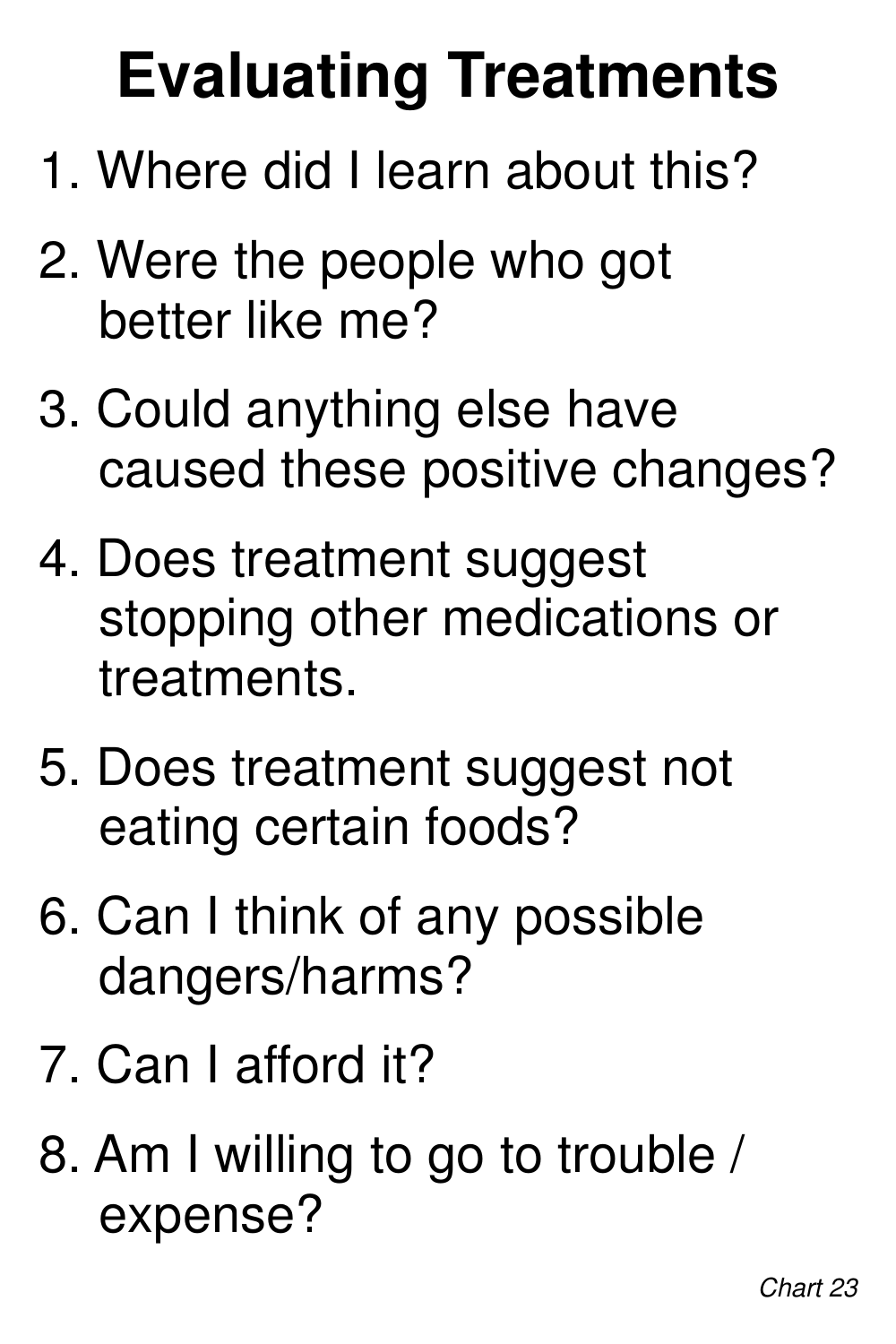### **Steps Toward Positive Thinking**

#### **1. Write down self-defeating thoughts**

#### **2. Change them to rational and helpful thoughts about yourself**

#### **3. Rehearse**

#### **4. Practice**

#### **5. Be patient**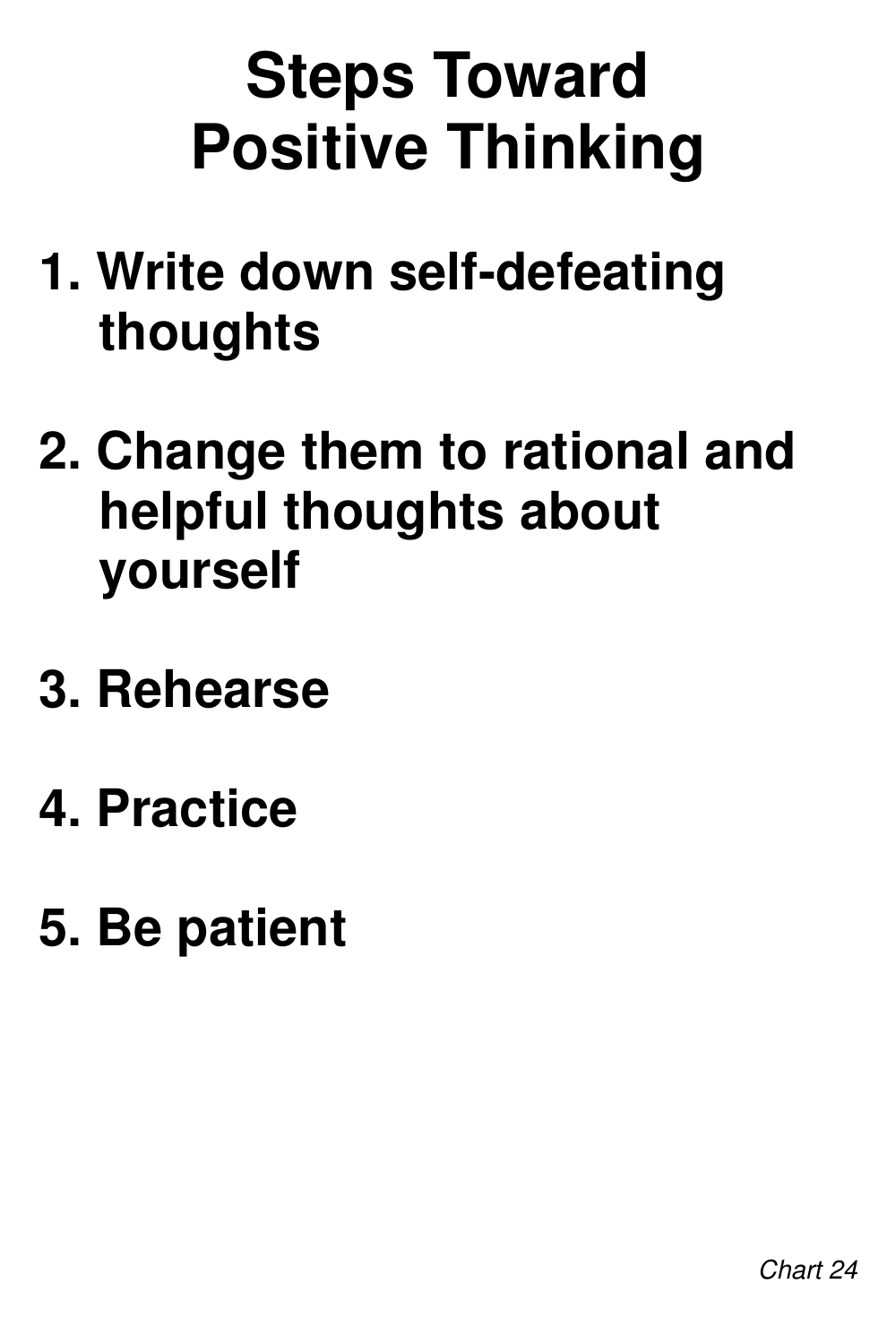#### **Take PART**

#### **Prepare**

#### **• Keep track**

#### **• Report**

#### **• List**



#### **Repeat**

#### **Take action**